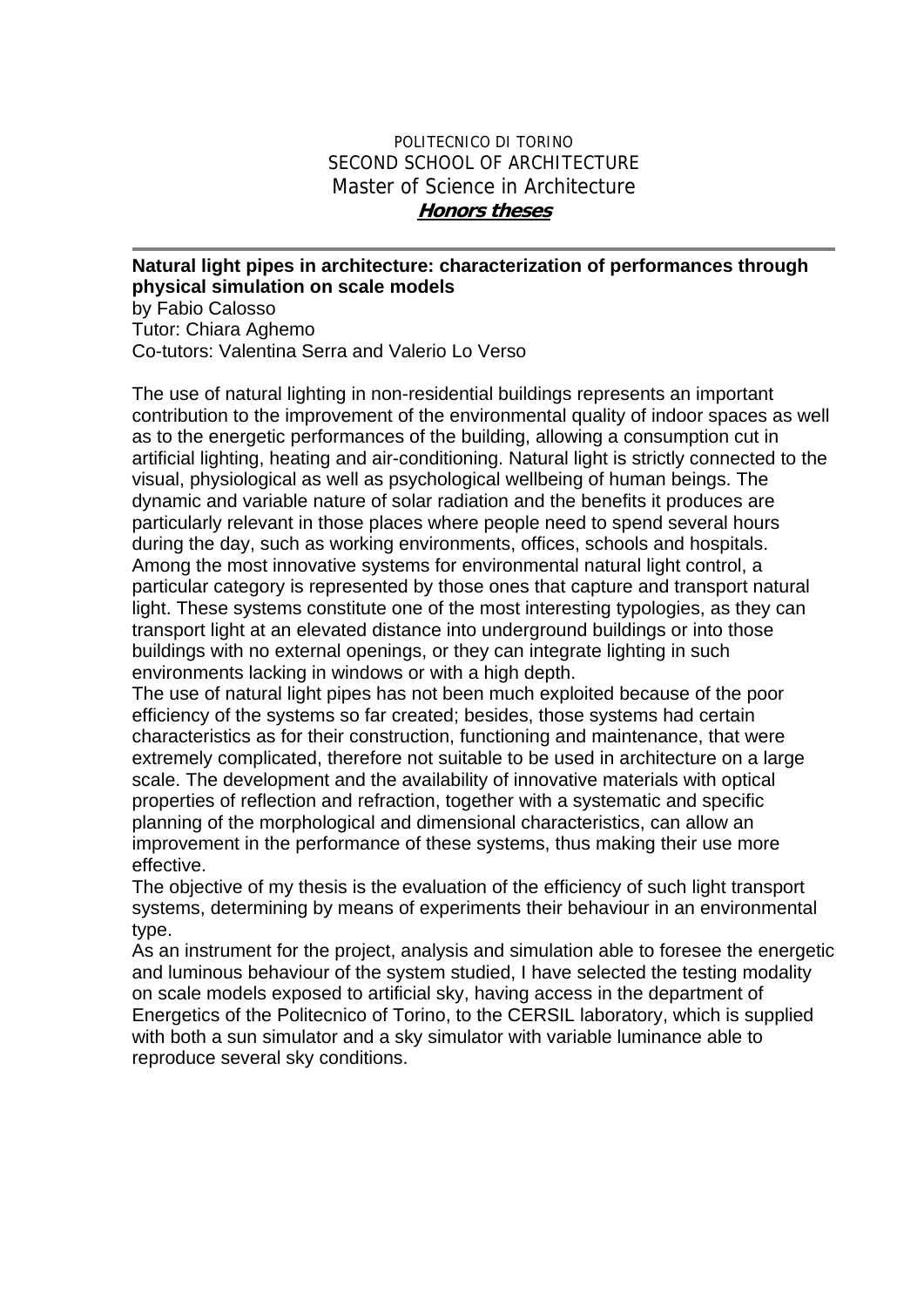I have reproduced on scale an environmental type used as an office, hypogean, zenithally lit with light pipes.



I have analysed different typologies of pipes, varying: the finishing materials (specular films, white diffusing painting and OLF microplasmatic films); the pipe length, up to 9 metres (about 10 yards); the section shape, circular or square; the pipe position with respect to the environment, central and eccentric. The patterns have been subjected to several sky conditions at different times of the year and day.